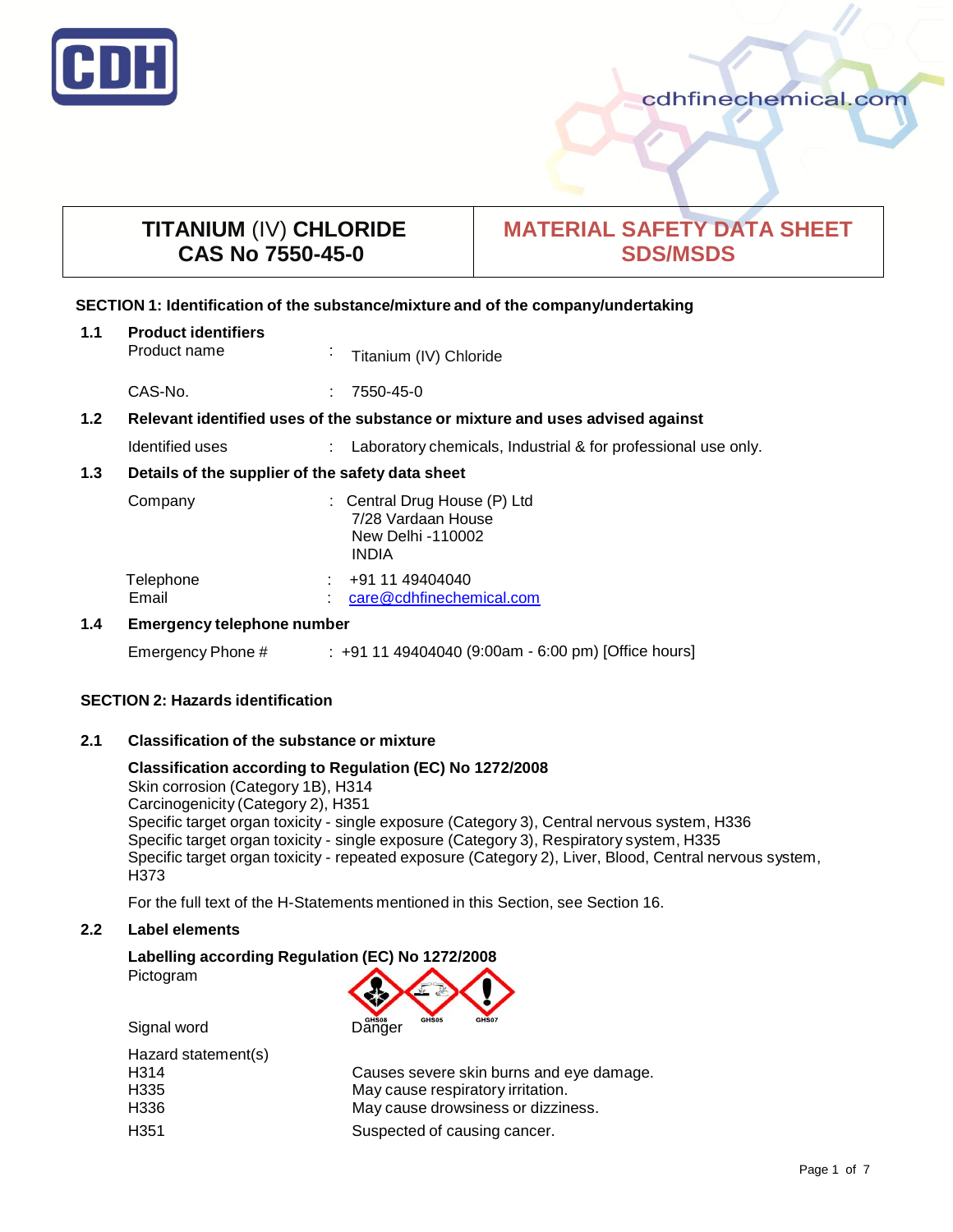|     | H373                                                                                                                          |  |                                         | May cause damage to organs (Liver, Blood, Central nervous system)<br>through prolonged or repeated exposure.                                                                                          |                |  |  |
|-----|-------------------------------------------------------------------------------------------------------------------------------|--|-----------------------------------------|-------------------------------------------------------------------------------------------------------------------------------------------------------------------------------------------------------|----------------|--|--|
|     | Precautionary statement(s)<br>P <sub>261</sub><br>P280                                                                        |  | Avoid breathing vapours.<br>protection. | Wear protective gloves/ protective clothing/ eye protection/ face                                                                                                                                     |                |  |  |
|     | $P305 + P351 + P338$                                                                                                          |  |                                         | IF IN EYES: Rinse cautiously with water for several minutes. Remove<br>contact lenses, if present and easy to do. Continue rinsing.                                                                   |                |  |  |
|     | P310                                                                                                                          |  |                                         | Immediately call a POISON CENTER/doctor.                                                                                                                                                              |                |  |  |
|     | Supplemental Hazard information (EU)<br><b>EUH014</b>                                                                         |  | Reacts violently with water.            |                                                                                                                                                                                                       |                |  |  |
| 2.3 | <b>Other hazards</b><br>Reacts violently with water.<br>Lachrymator.                                                          |  |                                         | This substance/mixture contains no components considered to be either persistent, bioaccumulative and<br>toxic (PBT), or very persistent and very bioaccumulative (vPvB) at levels of 0.1% or higher. |                |  |  |
|     | <b>SECTION 3: Composition/information on ingredients</b>                                                                      |  |                                         |                                                                                                                                                                                                       |                |  |  |
| 3.1 | <b>Mixtures</b>                                                                                                               |  |                                         |                                                                                                                                                                                                       |                |  |  |
|     | Synonyms                                                                                                                      |  | Titanium tetrachloride                  |                                                                                                                                                                                                       |                |  |  |
|     | Formula                                                                                                                       |  | TiCl <sub>4</sub>                       |                                                                                                                                                                                                       |                |  |  |
|     | Molecular weight                                                                                                              |  | 189.68 g/mol                            |                                                                                                                                                                                                       |                |  |  |
|     | Hazardous ingredients according to Regulation (EC) No 1272/2008<br>Component                                                  |  |                                         | Classification                                                                                                                                                                                        | Concentration  |  |  |
|     | <b>Methylene chloride</b>                                                                                                     |  |                                         |                                                                                                                                                                                                       |                |  |  |
|     | CAS-No.                                                                                                                       |  | 75-09-2                                 | Skin Irrit. 2; Eye Irrit. 2; Carc.                                                                                                                                                                    | $>= 80 - 50\%$ |  |  |
|     | EC-No.<br>Index-No.                                                                                                           |  | 200-838-9<br>602-004-00-3               | 2; STOT SE 3; STOT RE 2;<br>H315, H319, H351, H336,<br>H335, H373, H373                                                                                                                               |                |  |  |
|     | <b>Titanium tetrachloride</b>                                                                                                 |  |                                         |                                                                                                                                                                                                       |                |  |  |
|     | CAS-No.<br>EC-No.<br>Index-No.                                                                                                |  | 7550-45-0<br>231-444-5<br>022-001-00-5  | Acute Tox. 2; Skin Corr. 1B;<br>STOT SE 1; STOT RE 1;<br>H330, H314, H370, H372                                                                                                                       | $>= 10 - 20%$  |  |  |
|     | For the full text of the H-Statements mentioned in this Section, see Section 16.                                              |  |                                         |                                                                                                                                                                                                       |                |  |  |
|     | <b>SECTION 4: First aid measures</b>                                                                                          |  |                                         |                                                                                                                                                                                                       |                |  |  |
| 4.1 | <b>Description of first aid measures</b>                                                                                      |  |                                         |                                                                                                                                                                                                       |                |  |  |
|     | <b>General advice</b><br>Consult a physician. Show this safety data sheet to the doctor in attendance.                        |  |                                         |                                                                                                                                                                                                       |                |  |  |
|     | If inhaled<br>If breathed in, move person into fresh air. If not breathing, give artificial respiration. Consult a physician. |  |                                         |                                                                                                                                                                                                       |                |  |  |
|     | In case of skin contact<br>victim immediately to hospital. Consult a physician.                                               |  |                                         | Take off contaminated clothing and shoes immediately. Wash off with soap and plenty of water. Take                                                                                                    |                |  |  |

## **In case of eye contact**

Rinse thoroughly with plenty of water for at least 15 minutes and consult a physician.

## **If swallowed**

Do NOT induce vomiting. Never give anything by mouth to an unconscious person. Rinse mouth with water. Consult a physician.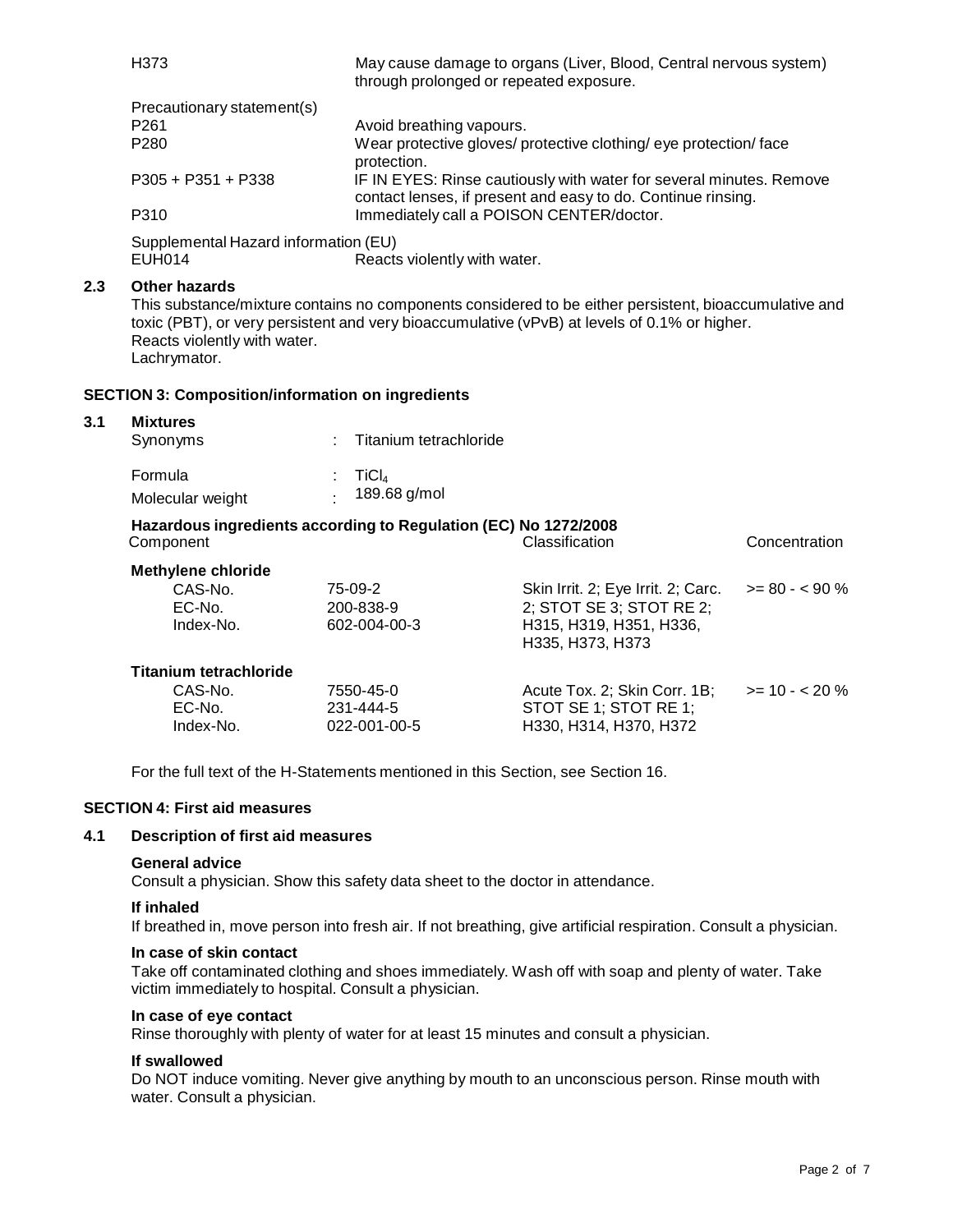- **4.2 Most important symptoms and effects, both acute and delayed** The most important known symptoms and effects are described in the labelling (see section 2.2) and/or in section 11
- **4.3 Indication of any immediate medical attention and special treatment needed** No data available

## **SECTION 5: Firefighting measures**

**5.1 Extinguishing media**

**Suitable extinguishing media** Dry powder

- **5.2 Special hazards arising from the substance or mixture** Carbon oxides, Hydrogen chloride gas, Titanium/titanium oxides
- **5.3 Advice for firefighters** Wear self-contained breathing apparatus for firefighting if necessary.
- **5.4 Further information** No data available

## **SECTION 6: Accidental release measures**

- **6.1 Personal precautions, protective equipment and emergency procedures** Wear respiratory protection. Avoid breathing vapours, mist or gas. Ensure adequate ventilation. Evacuate personnel to safe areas. For personal protection see section 8.
- **6.2 Environmental precautions** Prevent further leakage or spillage if safe to do so. Do not let product enter drains.
- **6.3 Methods and materials for containment and cleaning up** Soak up with inert absorbent material and dispose of as hazardous waste. Do not flush with water. Keep in suitable, closed containers for disposal.
- **6.4 Reference to other sections** For disposal see section 13.

## **SECTION 7: Handling and storage**

## **7.1 Precautions for safe handling**

Avoid contact with skin and eyes. Avoid inhalation of vapour or mist. For precautions see section 2.2.

## **7.2 Conditions for safe storage, including any incompatibilities**

Store in cool place. Keep container tightly closed in a dry and well-ventilated place. Containers which are opened must be carefully resealed and kept upright to prevent leakage. Never allow product to get in contact with water during storage.

Handle and store under inert gas. Storage class (TRGS 510): Non-combustible, acute toxic Cat. 1 and 2 / very toxic hazardous materials

## **7.3 Specific end use(s)**

Apart from the uses mentioned in section 1.2 no other specific uses are stipulated

## **SECTION 8: Exposure controls/personal protection**

## **8.1 Control parameters**

## **8.2 Exposure controls**

## **Appropriate engineering controls**

Avoid contact with skin, eyes and clothing. Wash hands before breaks and immediately after handling the product.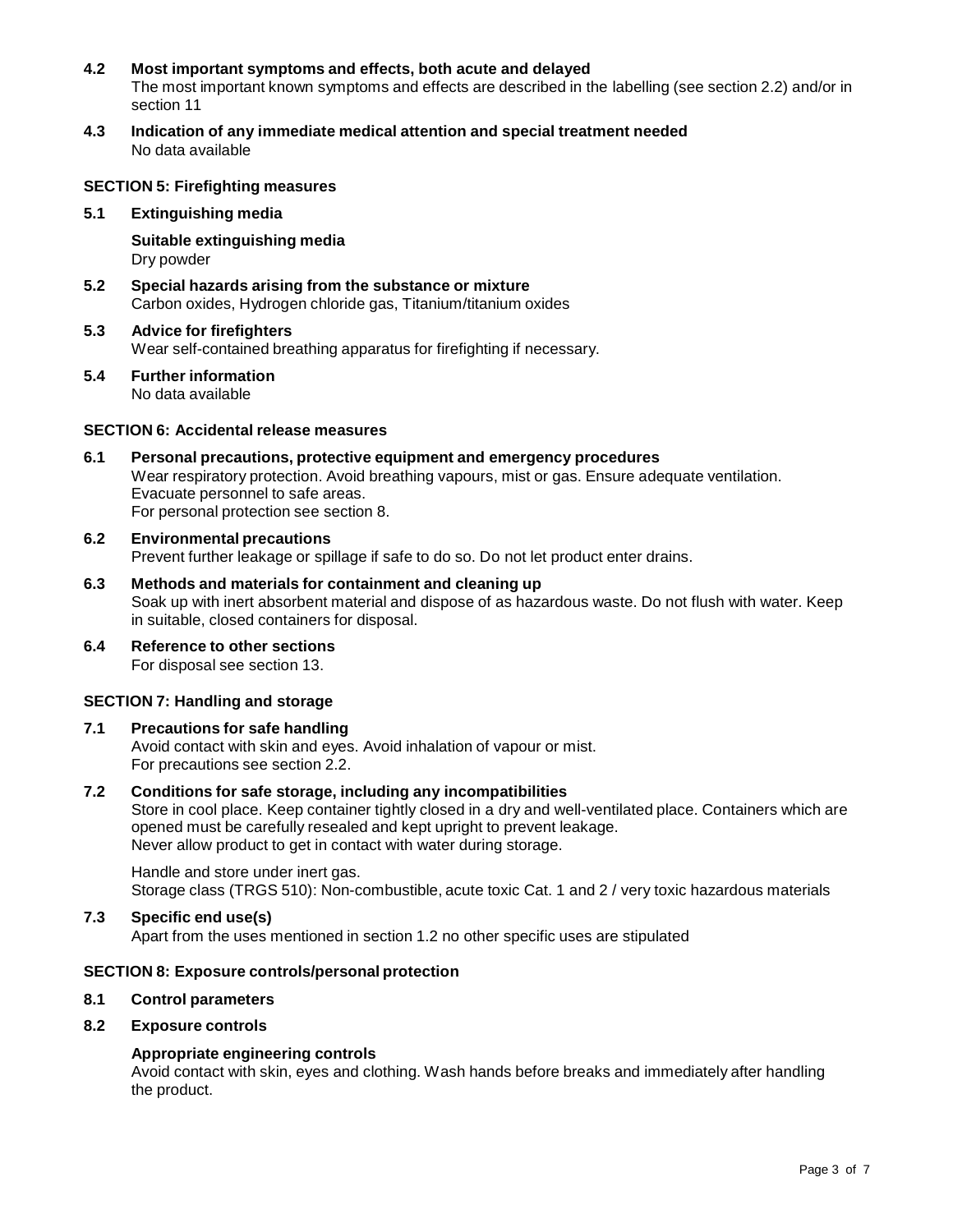## **Personal protective equipment**

## **Eye/face protection**

Tightly fitting safety goggles. Faceshield (8-inch minimum). Use equipment for eye protection tested and approved under appropriate government standards such as NIOSH (US) or EN 166(EU).

## **Skin protection**

Handle with gloves. Gloves must be inspected prior to use. Use proper glove removal technique (without touching glove's outer surface) to avoid skin contact with this product. Dispose of contaminated gloves after use in accordance with applicable laws and good laboratory practices. Wash and dry hands.

## **Body Protection**

Complete suit protecting against chemicals, Flame retardant protective clothing, The type of protective equipment must be selected according to the concentration and amount of the dangerous substance at the specific workplace.

## **Respiratory protection**

Where risk assessment shows air-purifying respirators are appropriate use (US) or type ABEK (EN 14387) respirator cartridges as a backup to enginee protection, use a full-face supplied air respirator. Use respirators and components tested and approved under appropriate government standards such as NIOSH (US) or CEN (EU).

## **Control of environmental exposure**

Prevent further leakage or spillage if safe to do so. Do not let product enter drains.

## **SECTION 9: Physical and chemical properties**

## **9.1 Information on basic physical and chemical properties**

| a) | Appearance                                 | Form: liquid      |
|----|--------------------------------------------|-------------------|
| b) | Odour                                      | No data available |
| c) | Odour Threshold                            | No data available |
| d) | рH                                         | No data available |
| e) | Melting point/freezing<br>point            | No data available |
| f) | Initial boiling point and<br>boiling range | No data available |
| g) | Flash point                                | No data available |
| h) | <b>Evaporation rate</b>                    | No data available |
| i) | Flammability (solid, gas)                  | No data available |
| j) | Upper/lower<br>flammability or             | No data available |
|    | explosive limits                           |                   |
| k) | Vapour pressure                            | No data available |
| I) | Vapour density                             | No data available |
| m) | Relative density                           | 1.365 $g/cm3$     |
| n) | Water solubility                           | No data available |
| o) | Partition coefficient: n-<br>octanol/water | No data available |
| p) | Auto-ignition<br>temperature               | No data available |
| q) | Decomposition<br>temperature               | No data available |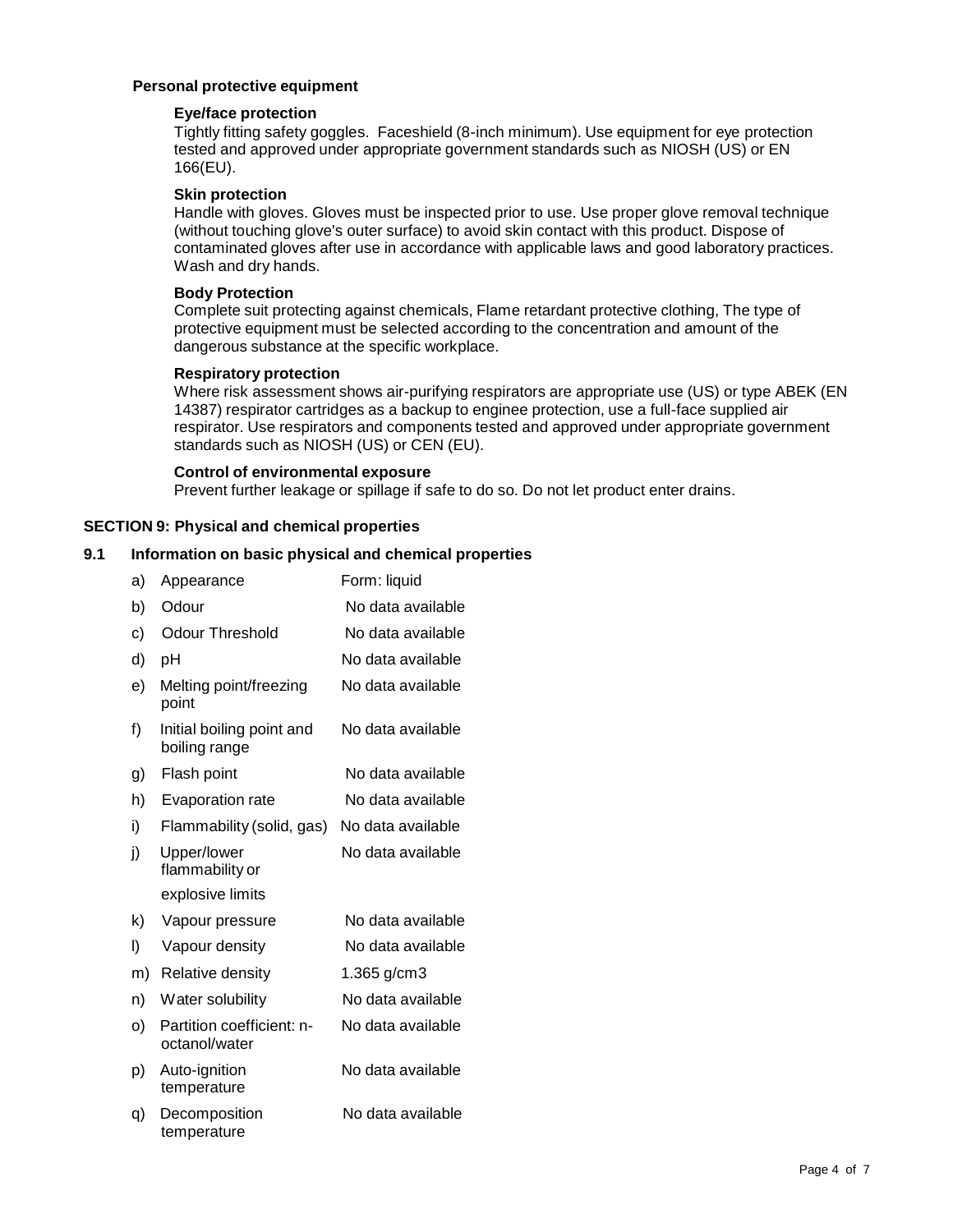- r) Viscosity No data available
- s) Explosive properties No data available
- t) Oxidizing properties No data available

#### **9.2 Other safety information** No data available

#### **SECTION 10: Stability and reactivity**

- **10.1 Reactivity** No data available
- **10.2 Chemical stability** Stable under recommended storage conditions.
- **10.3 Possibility of hazardous reactions** Reacts violently with water.
- **10.4 Conditions to avoid** Do not allow water to enter container because of violent reaction. Exposure to moisture
- **10.5 Incompatible materials** Strong oxidizing agents
- **10.6 Hazardous decomposition products** Hazardous decomposition products formed under fire conditions. - Carbon oxides, Hydrogen chloride gas, Titanium/titanium oxides Other decomposition products - No data available In the event of fire: see section 5

#### **SECTION 11: Toxicological information**

#### **11.1 Information on toxicological effects**

**Acute toxicity** No data available

**Skin corrosion/irritation** No data available

**Serious eye damage/eye irritation** No data available

**Respiratory or skin sensitisation** No data available

**Germ cell mutagenicity** No data available

#### **Carcinogenicity**

IARC: 2A - Group 2A: Probably carcinogenic to humans (Methylene chloride)

**Reproductive toxicity** No data available

**Specific target organ toxicity - single exposure** No data available

**Specific target organ toxicity - repeated exposure** No data available

**Aspiration hazard** No data available

## **Additional Information**

RTECS: Not available spasm, inflammation and edema of the larynx, spasm, inflammation and edema of the bronchi, pneumonitis, pulmonary edema, burning sensation, Cough, wheezing, laryngitis, Shortness of breath,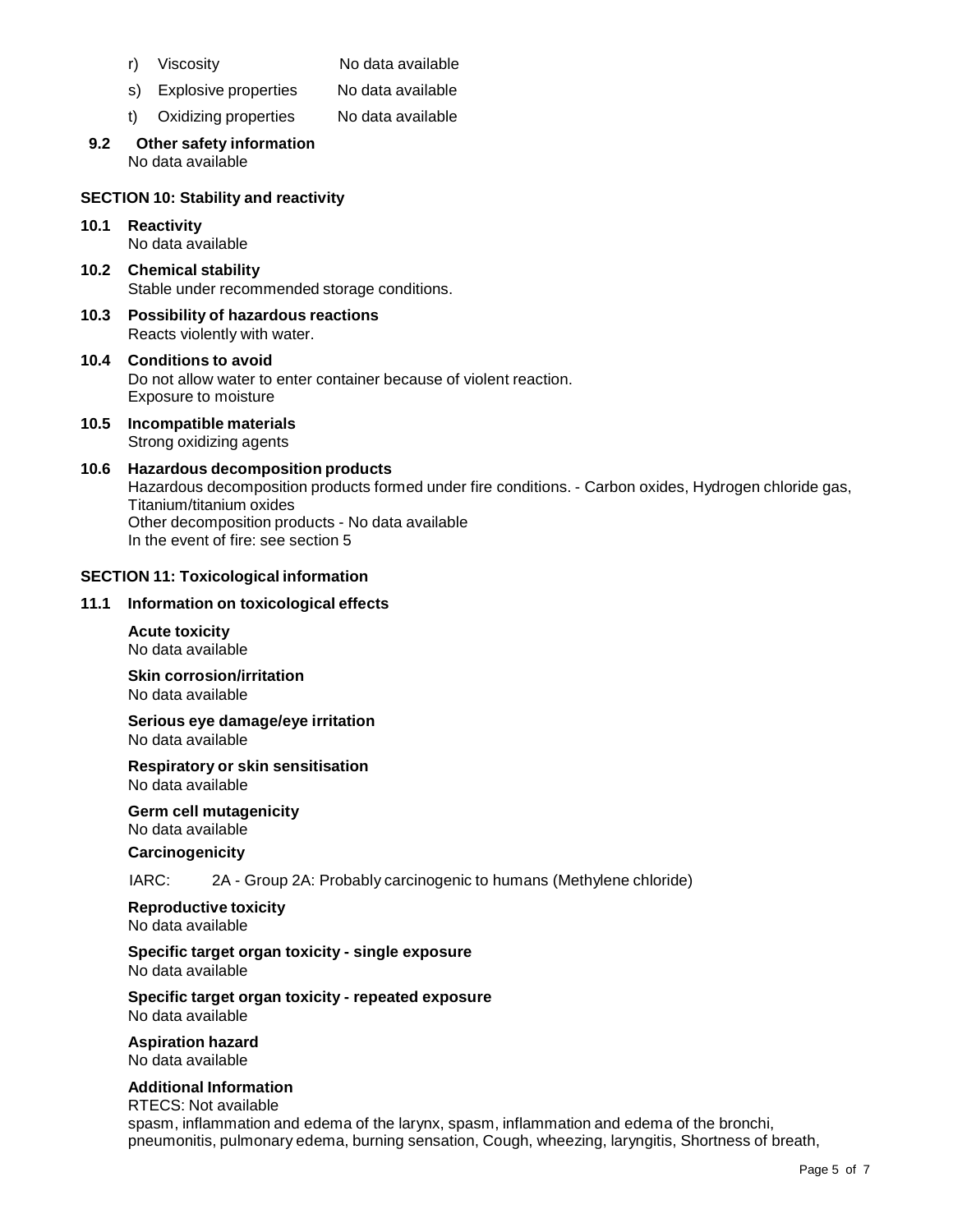Headache, Nausea, Vomiting, To the best of our knowledge, the chemical, physical, and toxicological properties have not been thoroughly investigated.

## **SECTION 12: Ecological information**

- **12.1 Toxicity** No data available
- **12.2 Persistence and degradability** No data available
- **12.3 Bioaccumulative potential** No data available
- **12.4 Mobility in soil** No data available

## **12.5 Results of PBT and vPvB assessment** This substance/mixture contains no components considered to be either persistent, bioaccumulative and toxic (PBT), or very persistent and very bioaccumulative (vPvB) at levels of 0.1% or higher.

#### **12.6 Other adverse effects** No data available

## **SECTION 13: Disposal considerations**

# **13.1 Waste treatment methods**

#### **Product**

Offer surplus and non-recyclable solutions to a licensed disposal company.

## **Contaminated packaging**

Dispose of as unused product.

## **SECTION 14: Transport information**

| 14.1 | <b>UN number</b><br>ADR/RID: 3289           |                                      | IMDG: 3289                                                                              | IATA: 3289   |
|------|---------------------------------------------|--------------------------------------|-----------------------------------------------------------------------------------------|--------------|
| 14.2 |                                             | UN proper shipping name<br>chloride) | ADR/RID: TOXIC LIQUID, CORROSIVE, INORGANIC, N.O.S. (Titanium tetrachloride, Methylene  |              |
|      | IMDG:                                       | chloride)                            | TOXIC LIQUID, CORROSIVE, INORGANIC, N.O.S. (Titanium tetrachloride, Methylene           |              |
|      | IATA:                                       |                                      | Toxic liquid, corrosive, inorganic, n.o.s. (Titanium tetrachloride, Methylene chloride) |              |
| 14.3 | ADR/RID: 6.1 (8)                            | Transport hazard class(es)           | IMDG: 6.1(8)                                                                            | IATA: 6.1(8) |
| 14.4 | Packaging group<br>ADR/RID: II              |                                      | IMDG: II                                                                                | IATA: II     |
| 14.5 | <b>Environmental hazards</b><br>ADR/RID: no |                                      | IMDG Marine pollutant: no                                                               | IATA: no     |
| 14.6 | No data available                           | <b>Special precautions for user</b>  |                                                                                         |              |

## **SECTION 15: Regulatory information**

**15.1 Safety, health and environmental regulations/legislation specific for the substance or mixture** This safety datasheet complies with the requirements of Regulation (EC) No. 1907/2006.

# **15.2 Chemical safety assessment** For this product a chemical safety assessment was not carried out

## **SECTION 16: Other information**

## **Full text of H-Statements referred to under sections 2 and 3.**

EUH014 Reacts violently with water.